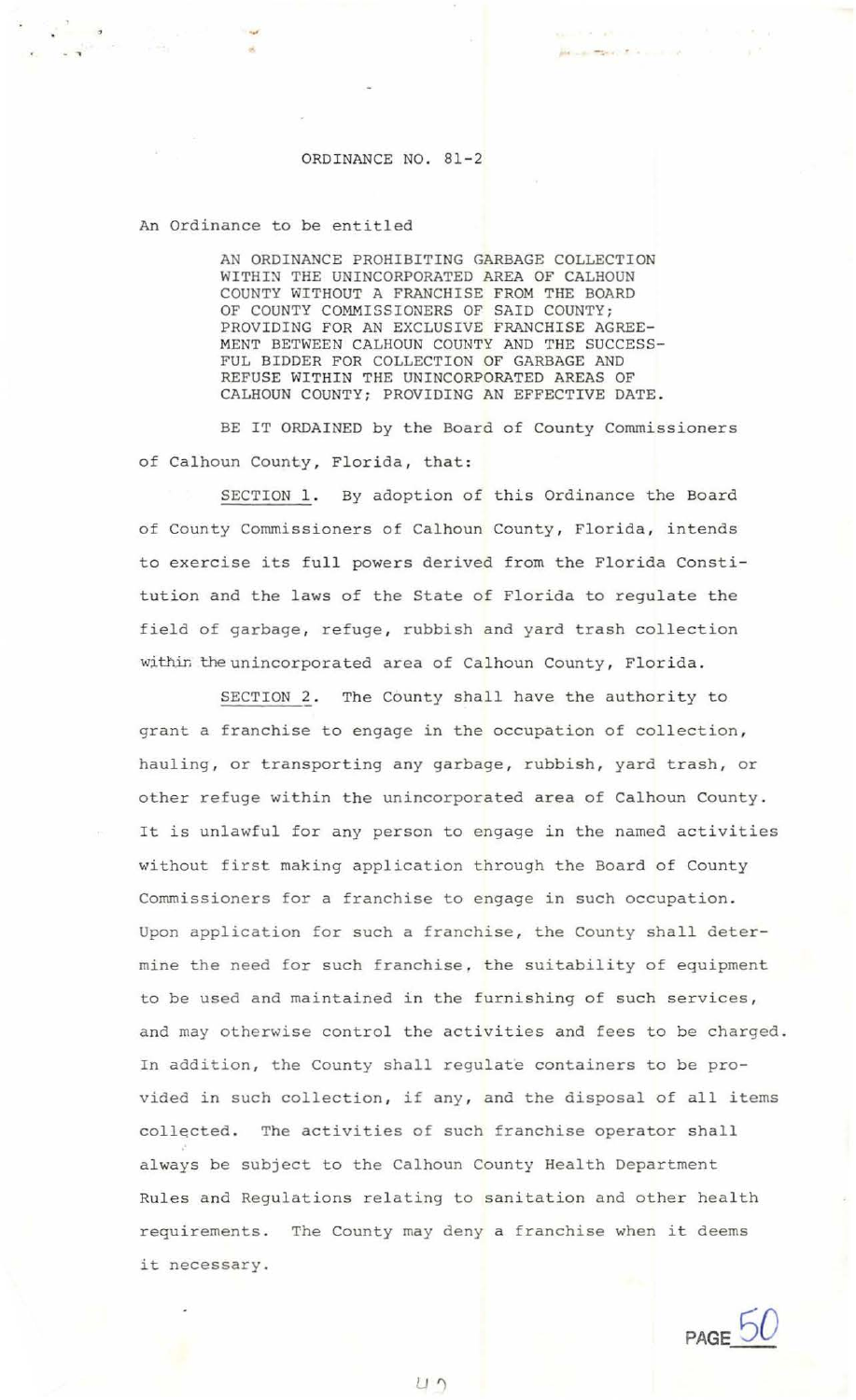SECTION 3. Any person who is collecting garbage, rubbish, refuge or other items prohibited herein, without a franchise from the day this Ordinance is adopted, shall have thirty (30) days from the date of the adoption of this Ordinance to apply for, and obtain, a franchise as is required in this Ordinance .

SECTION 4. Each franchise holder shall, on or before January 1, of each year, file with the Board of County Commissioners a certified audit of its books for the immediately proceeding calendar year, or portion thereof. Such certified audit shall be made by an independent certified public accountant and shall include, but not be limited to, a statement of financial condition, a statement of gross receipts of franchise holder for services rendered under the franchise, the average number of customers and a statement of the expenses.

SECTION 5. County may advertise for bids for an exclusive franchise within the unincorporated area of Calhoun County, or may grant same upon application to the Board of County Commissioners and approval by a majority thereof .

SECTION 6. Any entity who shall violate a provision of this Ordinance or fail to comply therewith, or any of the provisions hereof, shall be guilty of a misdemeanor of second degree and punishable by a fine not be exceed \$500 . 00 or by imprisonment in the County Jail not to exceed 60 days, or by both such fine and imprisonment. Each entity shall be deemed guilty of a separate offense for each and every day or a portion thereof during which any violation of any of the provisions of this Ordinance is continued.

SECTION 7. Any entity who shall violate a provision of this Ordinance or fail to comply therewith, or with any of the provisions thereof, may be assessed a civil fine by the Board of County Commissioners in an amount not to exceed \$100.00 per day for each and every day or a portion thereof during which any violation of any of the provisions of this Ordinance is continued, and said civil fine shall constitute



-2-  $U2$